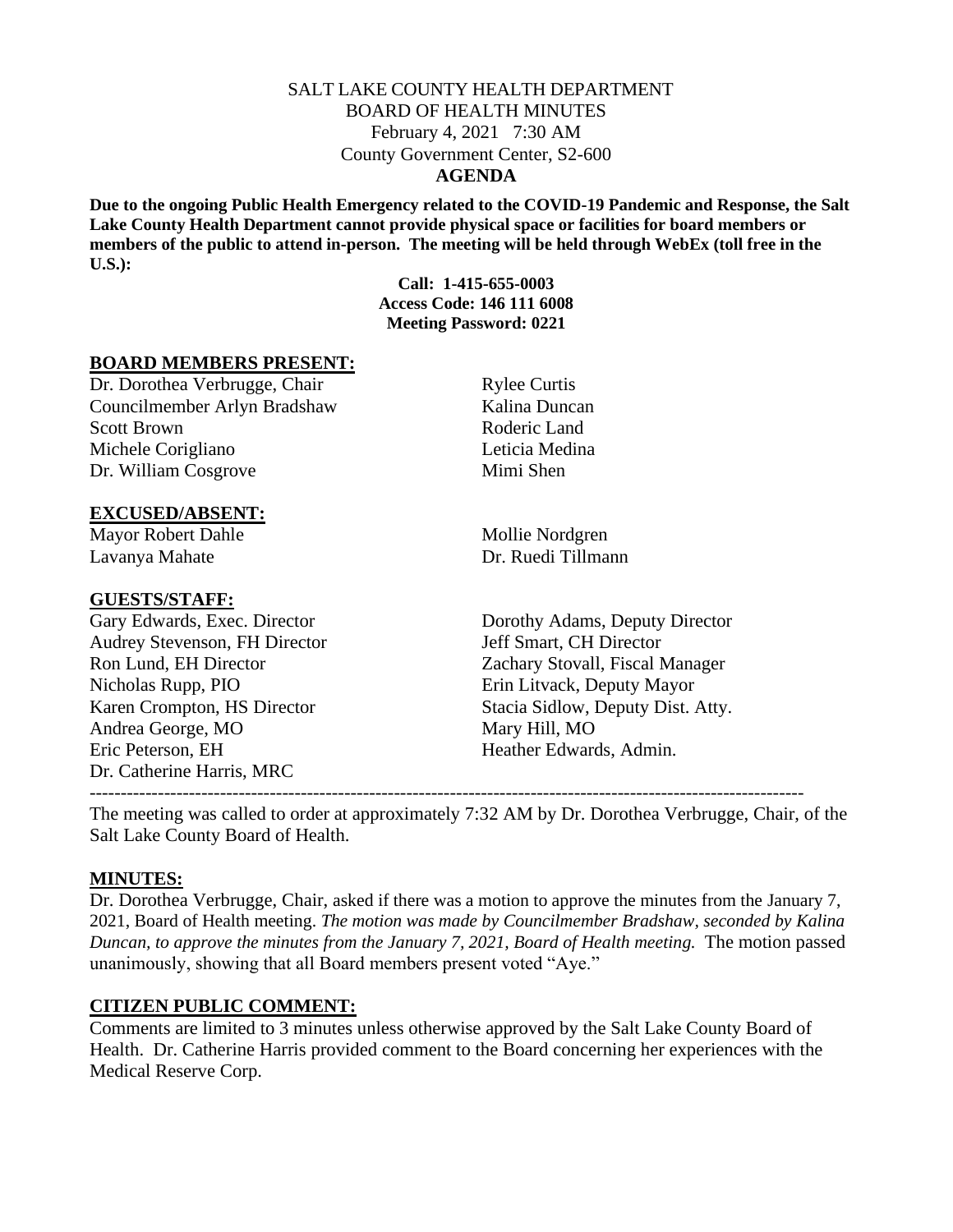### **CHAIR'S REPORT:**

#### *Excused Board Members*

Dr. Verbrugge informed the Board that Mayor Robert Dahle, Mollie Nordgren and Dr. Ruedi Tillmann asked to be excused from the meeting today.

### **DIRECTOR***'***S REPORT:**

### *COVID-19 Vaccination Update*

Gary informed Board members that the department has given 52,000 doses of the Moderna and Pfizer vaccine and Audrey Stevenson will give a detailed update later in the meeting.

### *Health Department Annual Report*

Gary highlighted sections of the 2019 Health Department Annual Report which was included in the Board packet. For more detailed information, please see the hardcopy of the report included in the Board of Health meeting folder or by visiting the Health Department website [https://slco.org/health/about/.](https://slco.org/health/about/)

#### *House Concurrent Resolution*

Gary informed Board members that during the legislative session on March 3, 2021, the Legislature passed H.R.C. 6, *Concurrent Resolution Recognizing COVID-19 Efforts,* which recognizes public health COVID-19 response efforts throughout the State. Gary attended, along with other state public health officials for this important recognition.

#### *Retirement Announcement*

Gary announced that he will be retiring from his position as the Executive Director in July and submitted his retirement notice to Board members via email; he has worked for Salt Lake County Health Department for the past 16 years and 40 years in public health. He notified Board Chair, Dr. Dorothea Verbrugge prior to the meeting and she has been working with Karen Crompton to develop a timeline for hiring a new executive director. Dr. Verbrugge asked Board members to notify her if they are willing to participate on an interview panel and informed them that the job posting will be on the County website beginning February 5.

### **LEGISLATIVE UPDATE:**

Gary distributed and reviewed a list of legislative bills/titles of interest to the department. Bills included:

- H.B. 12, *Deceased Voter Amendments*; Rep. Winder
- H.B. 13, *School and Child Care Center Water Testing Requirements,* Rep. Handy
- H.B. 93, *Youth Suicide Prevention Program Amendments,* Rep. King
- H.B. 94, *Microenterprise Home Kitchen Amendments,* Rep. Watkins
- H.B.117, *Vaccine Reporting Requirements,* Rep. Ward
- H.B. 126, *Licensing Amendments,* Rep. Brammer
- H.B. 132, *Sanitation Amendments,* Rep. Ballard
- H.B. 148, *Alcohol Education Amendments,* Rep. Stenquist
- H.B. 149, *Health Care Amendments,* Rep. Ward
- H.B. 266, *Cosmetology Amendments,* Rep. Pierucci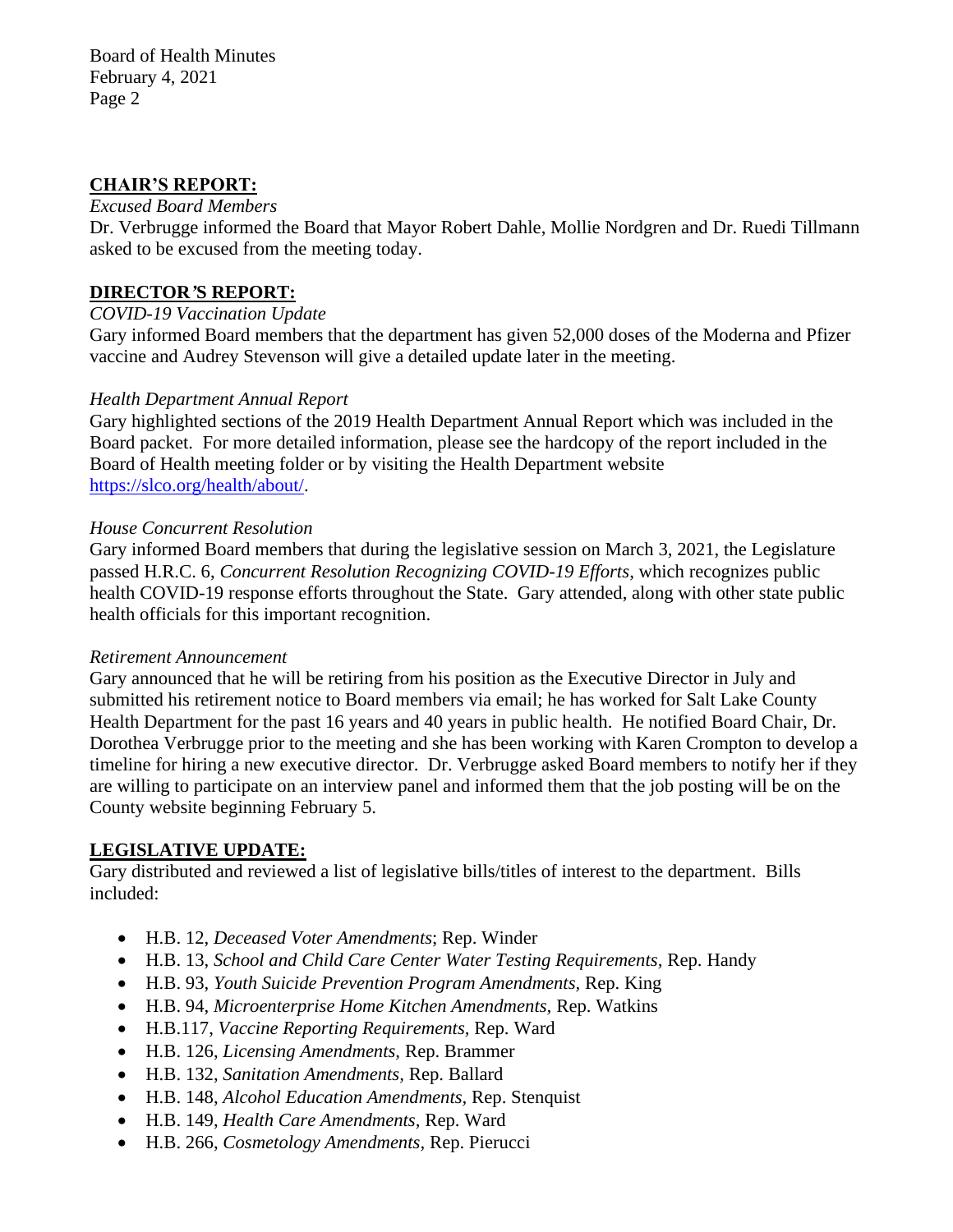Board of Health Minutes February 4, 2021 Page 3

- S.B. 93, *Emissions Test Amendments,* Sen. Mayne
- S.B 134, *Tobacco Regulation Amendments,* Sen. Bramble
- S.B. 146, *Emissions Testing Amendments,* Sen. Bramble
- H.C.R 6, *Concurrent Resolution Recognizing COVID-19 Efforts*; Rep. Ward

For more detailed information, please see a hardcopy of the handout included in the Board of Health meeting folder.

# **2021 BUDGET UPDATE:**

Zachary Stovall, Fiscal Manager, reviewed the 2021 budget closeout through a PowerPoint presentation. Slides included:

- 2021 Budget Review
- 2021 Health Response Incremental Budget
- 2021 Upcoming Contracts/Budget Adjustments

Zack will be providing a detail of the 2020 budget closeout during the March Board meeting. For more detailed information, please see the hardcopy of the presentation included in the Board of Health meeting folder.

# **COVID-19 UPDATE:**

Andrea George, Epidemiologist, reviewed data with a Power Point presentation. Slides included:

- COVID-19 Daily Update
- 7-Day Average Daily Percent Positivity
- Statewide Hospital and ICU Utilization
- COVID-NET Hospitalization Counts by Month
- Pneumonia and Influenza Mortality for Salt Lake County
- Hot Spots
- COVID-19 Ethnicity and Race
- COVID-19 Number of Cases by Age Group
- COVID-19 Hospitalizations by Age Group
- COVID-19 Number of ICU Casers by Age Group
- COVID-19 Deaths by Age Group
- Variants

Andrea informed Board members that the Epidemiology Bureau is working on creating a vaccination slide for the department dashboard that will include number of vaccines given by age and zip code.

Audrey Stevenson, Family Health Director, informed the Board that the department continues to increase the number of vaccines given weekly and UDOH has confirmed that a number of retail pharmacies will begin to receive vaccine over the next two weeks. The department liaison has begun discussing vaccine distribution plans with various healthcare providers in the valley, the new mobile units are being used for outreach efforts in underserved communities, and the department continues to vaccinate residents that are 70 or older.